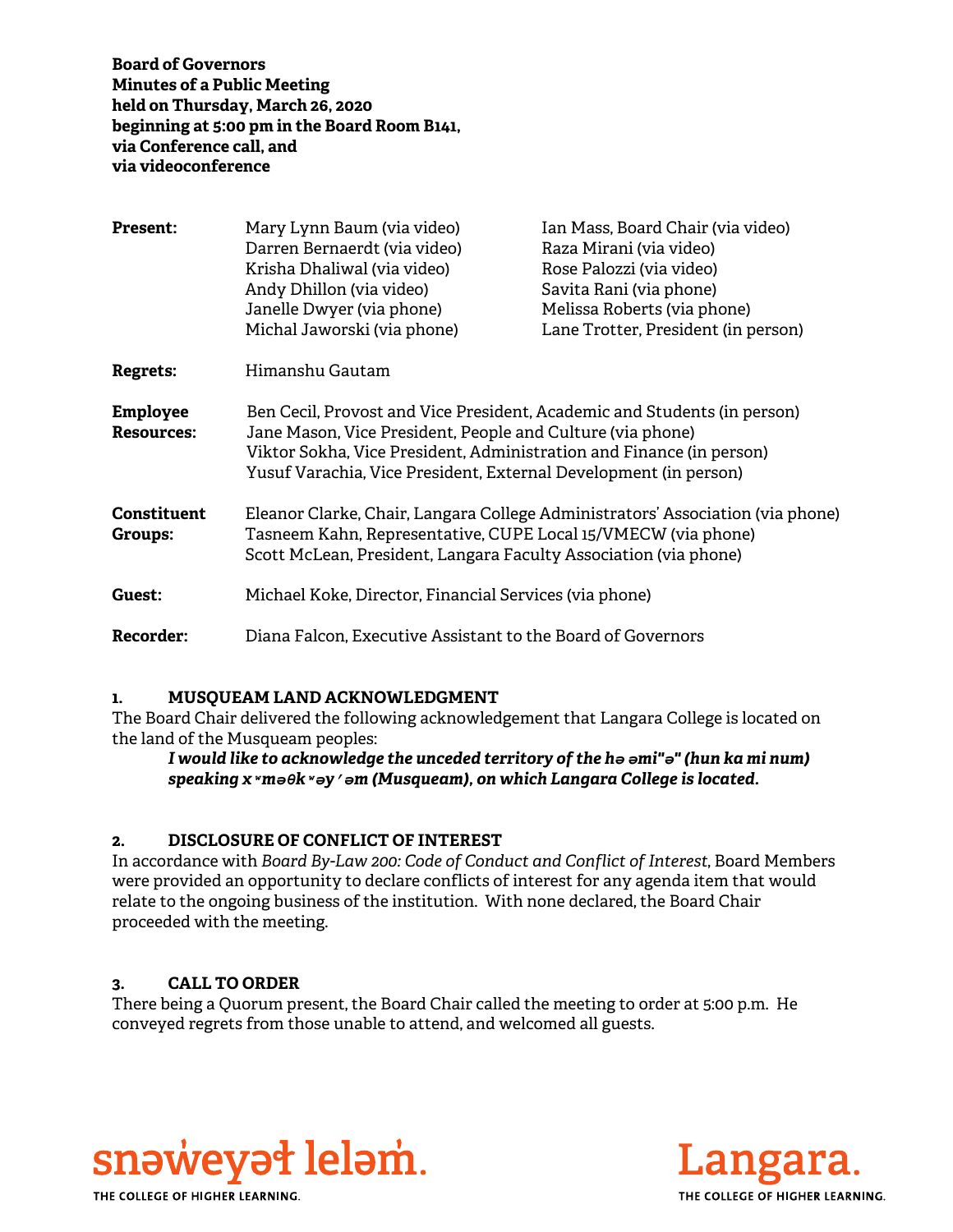Langara College Board of Governors Minutes of a Public Meeting held on Thursday, March 26, 2020 Page 2 of 5

## **4. WELCOME TO YUSUF VARACHIA, VICE-PRESIDENT, EXTERNAL DEVELOPMENT**

I. Mass welcomed Yusuf Varachia, new Vice President of External Development, to the College. L. Trotter introduced Yusuf noting that he comes to the College from Simon Fraser University. Yusuf provided a brief background on himself and noted that he looks forward to meeting the Board in person. He advised his welcome has been very heart warming and looks forward to serving the College in his capacity as VP, External Development.

# **5. APPROVAL OF AGENDA/CONSENT AGENDA**

It was moved by R. Mirani and seconded by J. Dwyer

**THAT, the Langara College Board approve the agenda and approve/acknowledge the following items on the consent agenda:**

- **5.1 Minutes of Meeting held January 23, 2020 Approved**
- **5.2 Chair's Written Report Acknowledged**
- **5.3 President's Written Report Acknowledged**
- **5.4 Audit and Finance Committee Minutes of Meeting held March 12, 2020 Acknowledged**
- **5.5 President's Committee on Academic Freedom and Freedom of Expression on Campus – Minutes of Meeting held February 4, 2020 – Acknowledged**
- **5.6 Student Enrolment Task Force Minutes of Meeting held February 6, 2020 Acknowledged**
- **5.7 Q3 Financial Statements as of December 31, 2019 Acknowledged**
- **5.8 Confirmation of Remittances Acknowledged**
- **5.9 Education Council Reports of Meetings held January 21 and February 20, 2020 – Received for Information**

### **Carried Unanimously.**

# **6. CHAIR'S VERBAL REPORT**

I. Mass advised that due to the COVID-19 issue, of which the staff and faculty have done a tremendous job in a very difficult quarter, a lot of College events have been cancelled. Every day notices that come out are very clear and a measured response to the circumstances, and on behalf of the Board, he thanked everyone for the work that they have been doing.

# **7. PRESIDENT'S VERBAL REPORT**

L. Trotter highlighted items in his written report and noted the following:

- Thank you to the Board for passing on their appreciation to the employees of the College, and to our students, as we have in the last ten days probably seen one of the most unprecedented times in the history of this institution with COVID-19.
- We have moved over to the online delivery of our programming, which was made possible because of our amazing faculty and employees who kept their focus on student success. We are essentially at 100% online delivery at the moment and the President acknowledged his colleagues at Langara for their work because they have continued to shift to online delivery to ensure our students can complete the Spring term.





THE COLLEGE OF HIGHER LEARNING.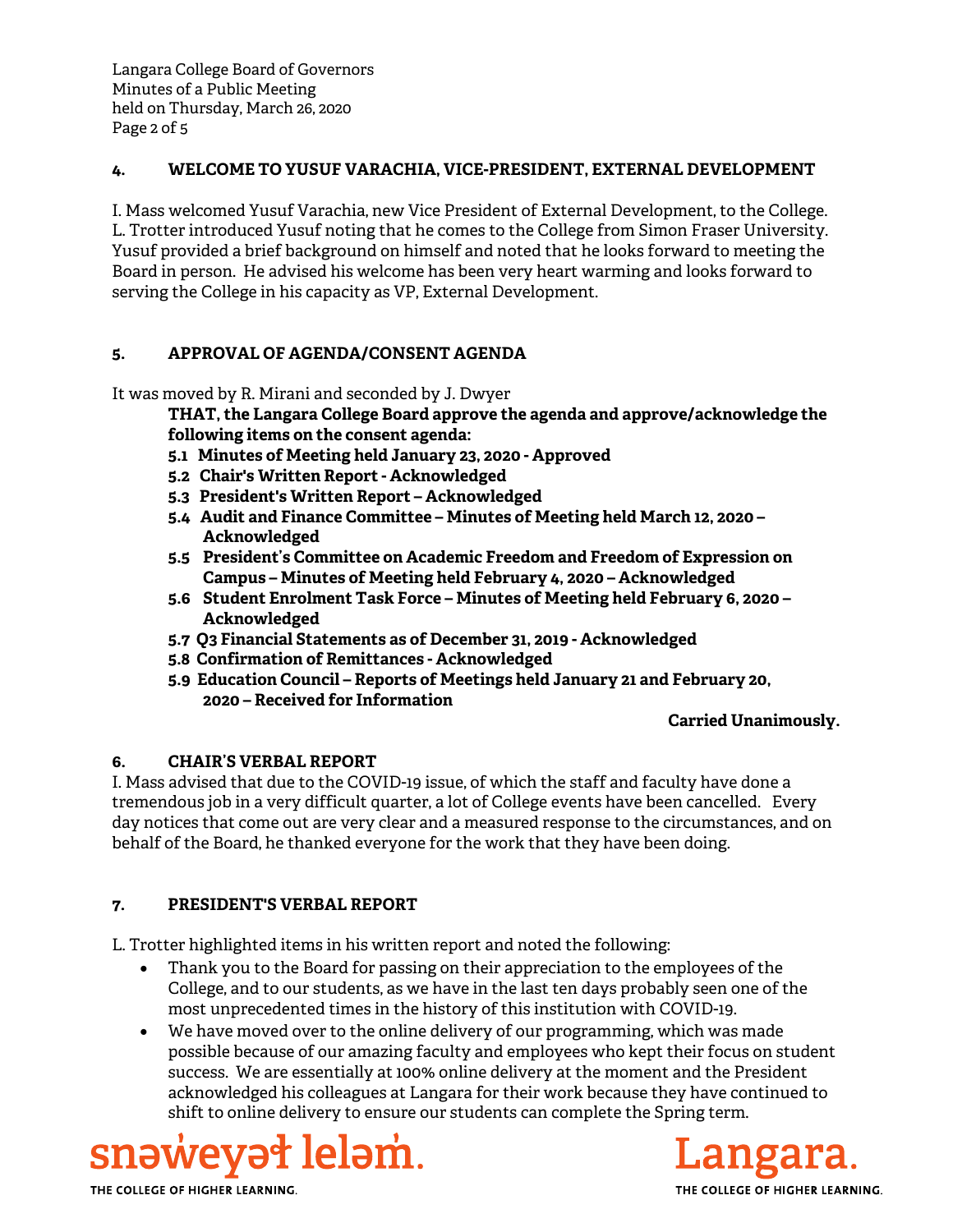Langara College Board of Governors Minutes of a Public Meeting held on Thursday, March 26, 2020 Page 3 of 5

- The COVID-19 situation continues to be fluid and we, like the other 24 post-secondary institutions in the province, are following direction from government and the orders of the provincial public health officer. We are looking at what is going on at the national level and the directions given from the national public health officer, Dr. Tam. We are also looking at other impacts. We expect that we will likely be in this for some time but this institution has focused on the well-being of our students and employees. Thank you to the Board for their inquiries about how we are all doing.
- Our Emergency Operations Centre staff have in some cases been working 20+ hours a day for the past two weeks. We have been pulling in their deputies to cover their roles so that they can have some down time. He acknowledged the EOC group under the leadership of Chris Arnold Forster, Director, Organizational Risk and Internal Controls, noting that the EOC have done an amazing job.
- He acknowledged the work of Lisa Fisher, Director, Communications and Marketing and the Communications and Marketing team who make sure that information posted is accurate, factual and timely.
- He thanked the Board for their support during this very interesting time to ensure that the institution remains nimble and flexible.

# **8. FOR APPROVAL**

# **8.1 2020-21 Operating Budget and Capital Acquisitions Budget**

V. Sokha made a presentation on the 2020-21 Operating Budget and Capital Acquisitions Budget and noted the following:

- The budget supports the current Strategic and Academic Plans and the Continuing Studies Business Plan.
- The transparent, consultative, and accountable budget process took into account the College's desire to promote learning, teaching and student success, and to honour commitments and collective agreements.
- The College supports entrepreneurial activities that have a positive return and acceptable risk to help the College achieve a balanced budget required by government.
- Every program is important as highlighted in the budget assumptions. Langara has not increased international tuition fees for four years. At the November 28, 2019 meeting, the Board approved an increase in tuition effective September 1, 2020 where there will be a 6% increase in international tuition fees, and effective May 1, 2020, there will be a 2% increase in domestic tuition fees.
- Revenue vs expense trend shows that the College is at a crossroads where expenses will surpass revenue in the next few years. Management will concentrate on managing this during the next budget cycle so that we will have a balanced budget that meets our needs.
- Management will continue to monitor the effects COVID-19 has on the budget and will advise if an adjusted budget needs to be brought to the Board in future.

A fulsome discussion ensued and Board Members questions were answered.



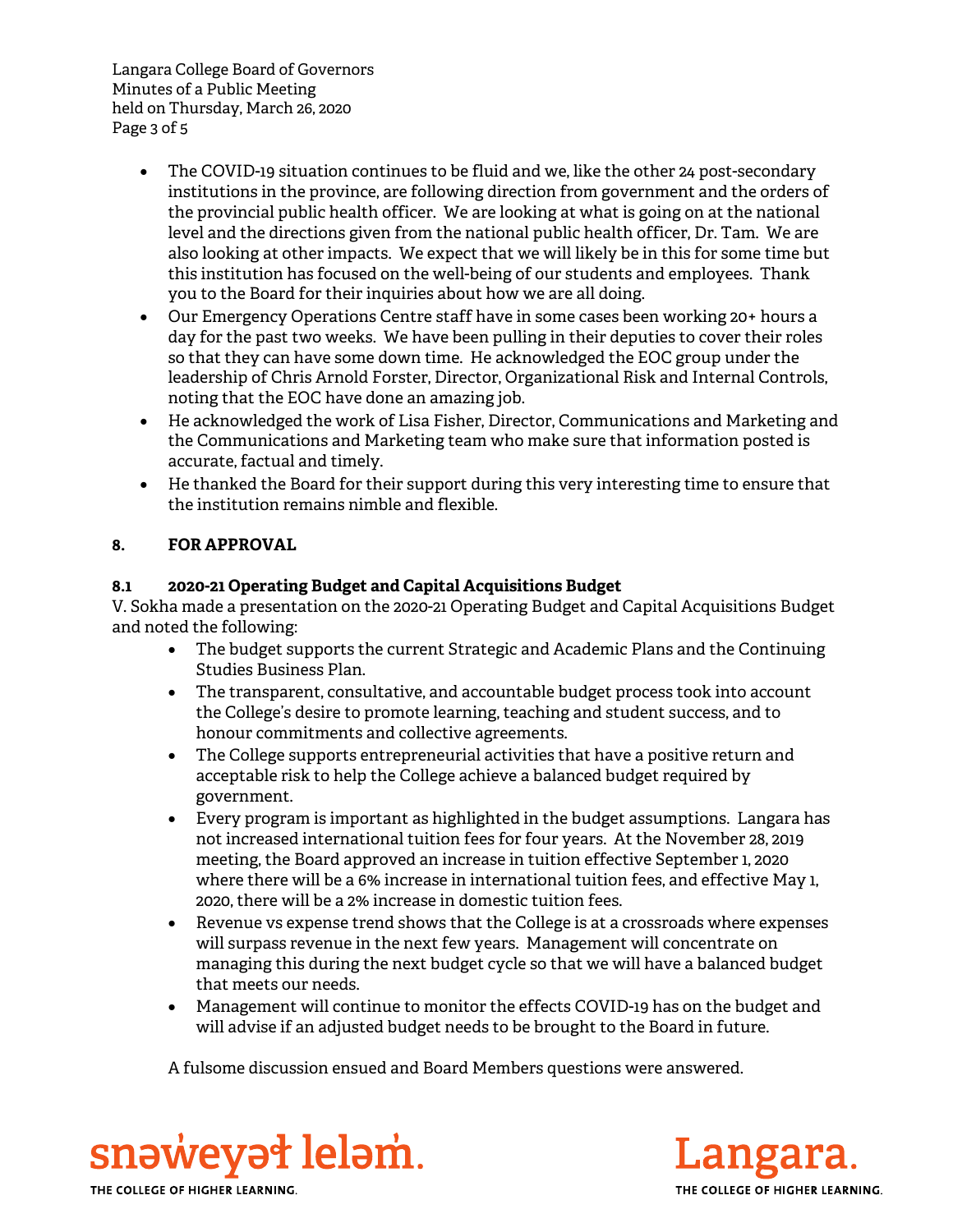Langara College Board of Governors Minutes of a Public Meeting held on Thursday, March 26, 2020 Page 4 of 5

# It was moved by M. Jaworski and seconded by K. Dhaliwal **THAT, the 2020-21 Operating Budget and Capital Acquisitions Budget be approved.**

### **Carried Unanimously**

### **8.2 Langara College Foundation – Transfer of Funds**

V. Sokha noted that the projected transfers to the Langara College Foundation, as outlined in the memo attached to the agenda, were presented to the Audit and Finance Committee at their meeting held March 12, 2020. He noted that the Building Legacy Fund and International Education Development Fund, as established by Bylaw 204, are fees collected from students that help provide funding for new buildings and support to international initiatives that are aligned with the College's strategic priorities. He further noted that the Ministry is in agreement with the transfer of these funds to the Foundation and the College is in compliance with CRA's disbursement quota rules.

Discussion ensued and Board Members questions were answered.

It was moved by R. Mirani and seconded by M. Jaworski

**THAT, the Board authorize a transfer of funds in the amount of \$1,707,920 to the Langara College Foundation as at March 31, 2020, as follows:** 

**(a) Matching Donations - \$200,000 for the 2019 and 2020 fiscal years of the Foundation, and THAT, the College indicate that these funds are for the sole purpose of matching donations received by the Foundation.** 

**(b) Building Legacy Fund - \$1,175,145** 

**for future Langara College capital projects at the Foundation's discretion, in an amount not to be greater than the College's revenues less its expenditures including all other transfers, for the year then ended, provided that any funds so transferred meet the requirements under Public Sector Accounting Standards to be accounted for as an expense, with such requirements to be agreed to by the College's auditors.** 

**(c) International Education Development Fund - \$332,775** 

**Carried Unanimously.** 

**9. BOARD MEMBER REPORTS**  There was no report.

snəweyət leləm. THE COLLEGE OF HIGHER LEARNING.